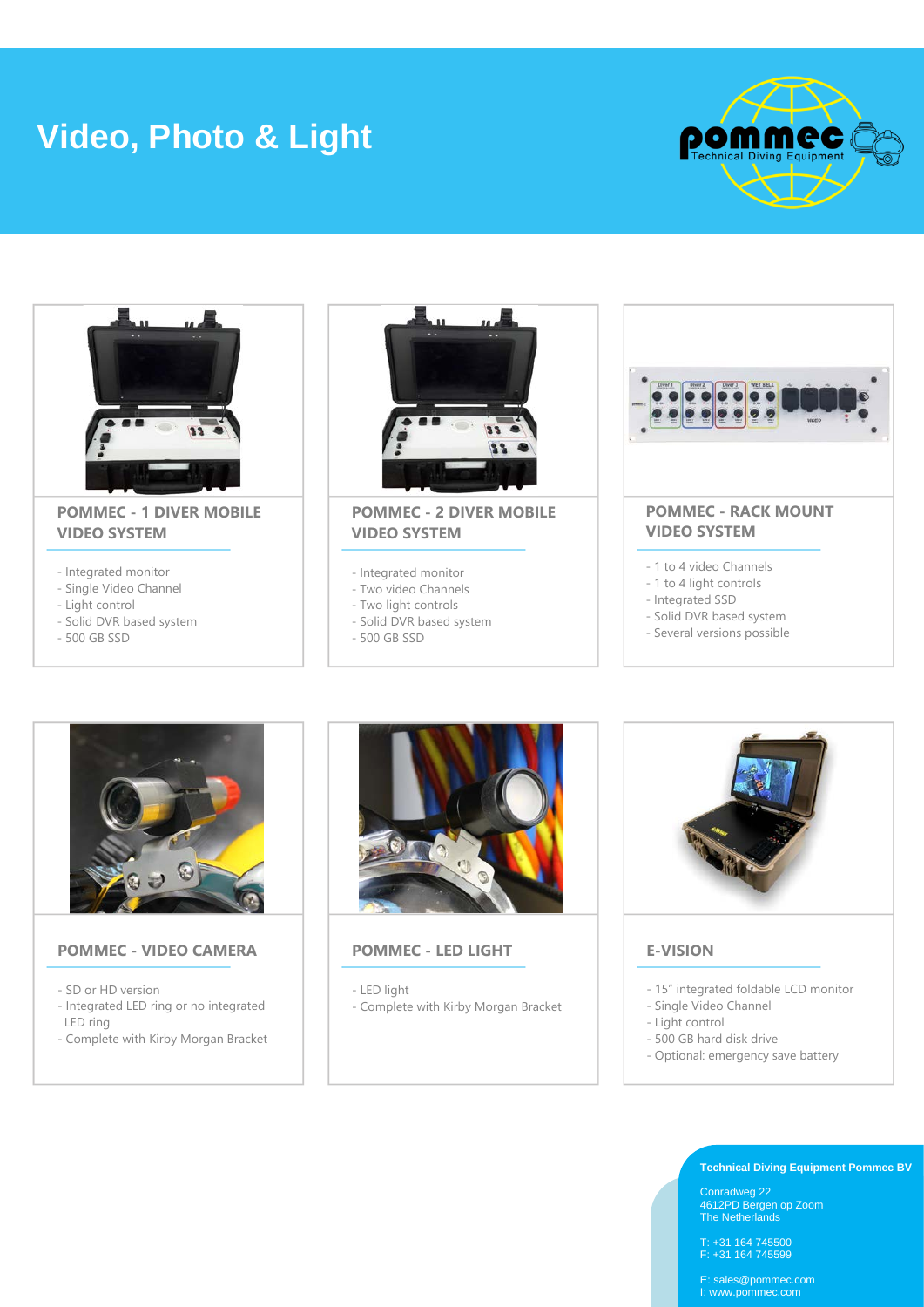



## **C-VISION SOLO**

- 12.1" Screen
- Single Video Channel
- Light control
- 500 GB hard disk drive
- C-Tecnics Dive Station Software



#### **C-VISION**

- 15.6" Screen
- Two Video Channels
- Light Control
- Integrated Comms (2 wire standard, 4
- wire optional)
- C-Tecnics Dive Station Software



# **C-VISION NANO**

- Connection via USB interface
- Light control - Supplied with C-Tecnics Dive Station
- video recording software
- In-Built rechargeable battery



#### **C-VISION R**

- Rack mounted system
- Live recording of 2 video streams
- 2 wire 3 divers communication (4 wire optional)
- C-Tecnics Dive Station Software



#### **E-VISION R**

- Rack mounted system
- 1, 2 or 3 channel versions
- 500 GB HDD per channel
- Light control



- Rack mounted system
- Connection via USB interface
- Light control
- Supplied with C-Tecnics Dive Station video recording software

#### **Technical Diving Equipment Pommec BV**

Conradweg 22 4612PD Bergen op Zoom The Netherlands

T: +31 164 745500 F: +31 164 745599

E: sales@pommec.com I: www.pommec.com